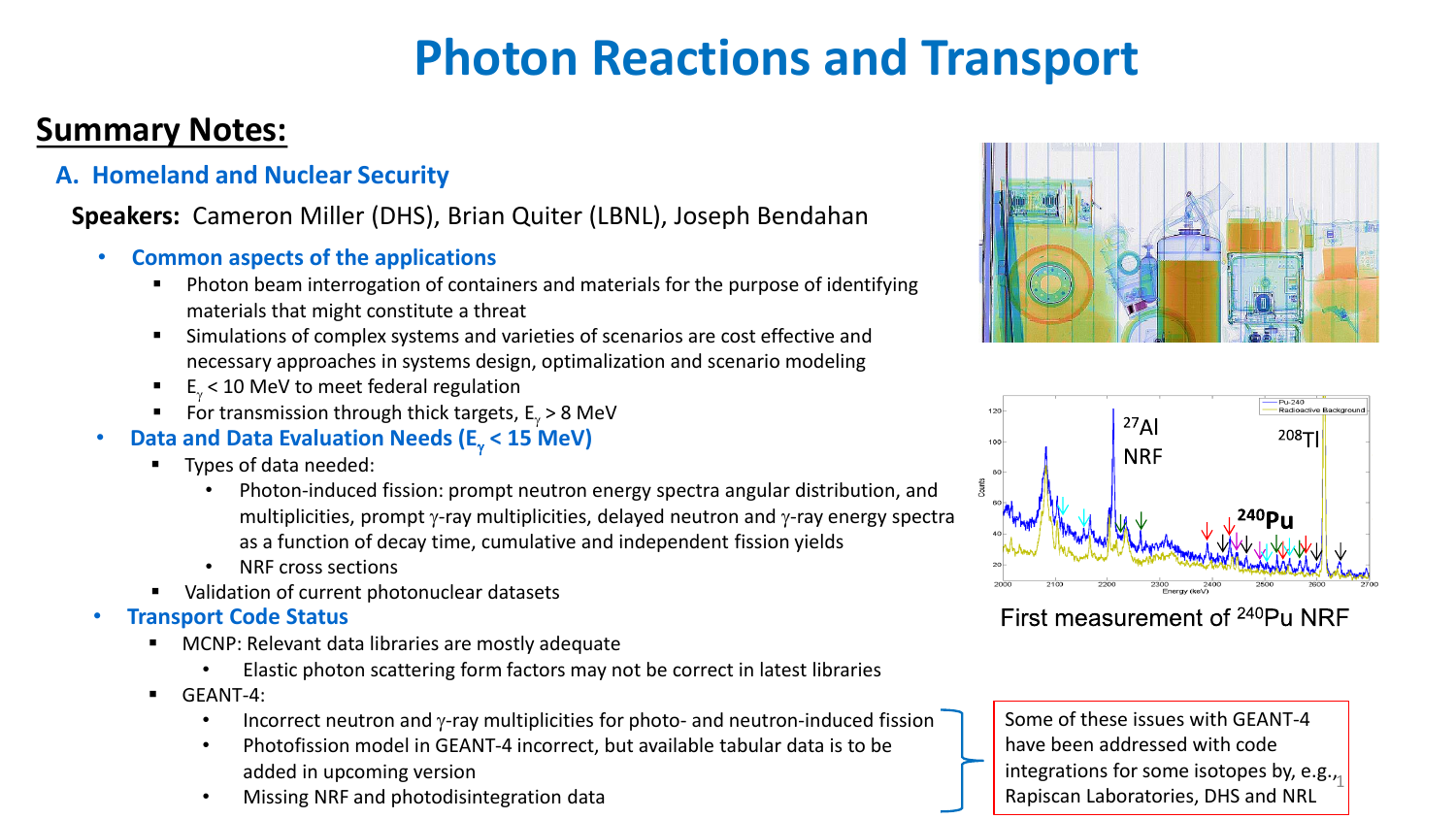### **B. Medical Isotope Production via Photonuclear Reactions**

### **Speakers:** Mohammad Ahmed (NCCU & TUNL)

#### • **Application**

- Photonuclear reactions provide an option for producing radioisotopes are used for medical therapeutics and diagnostics, e.g., cancer treatment, PET imaging and SPEC imaging
- Simulations are a cost-effective approach for designing systems for radioisotope production via photon-induced reactions. The reliability of the simulations depends on having libraries of accurate photonuclear reaction data at photon energies across the GDR region where most of the photoabsorption strength exist.
- Recent cross-section measurements performed at HIGS on reaction pathways to the production of <sup>47</sup>Sc  $[48Ti(\gamma, p) + 49Ti(\gamma, pn) + 50Ti(\gamma, t)]$ ,  $67Cu$   $[68Zn(\gamma, p)]$ , and  $195mPt$   $[196Pt(\gamma,$ n)].

### • **Data and Data Evaluation Needs (** $E_\gamma = 1 - 40$  **MeV)**

- The GEANT-4 is the standard transport code using in this application.
- Databases used in the simulations include TENDL, JENDL, ENDF, JEFF, CENDL. The data and evaluations in these databases must be validated with experiment. Examples include  $(\gamma, n)$ ,  $(\gamma, p)$ ,  $(\gamma, 2n)$  and  $(\gamma, pn)$  reactions.
- Cross-section measurements are needed to improve the accuracy and fill gaps in the database for photonuclear reactions relevant to producing radioisotopes important for medical treatment and diagnostics, e.g., <sup>177</sup>Lu [<sup>178</sup>Hf( $\gamma$ , p), <sup>179</sup>Hf( $\gamma$ , pn), <sup>180</sup>Hf( $\gamma$ , t), <sup>181</sup>Ta( $\gamma$ ,  $\alpha$ )].

#### **Activation** g**-ray counting**



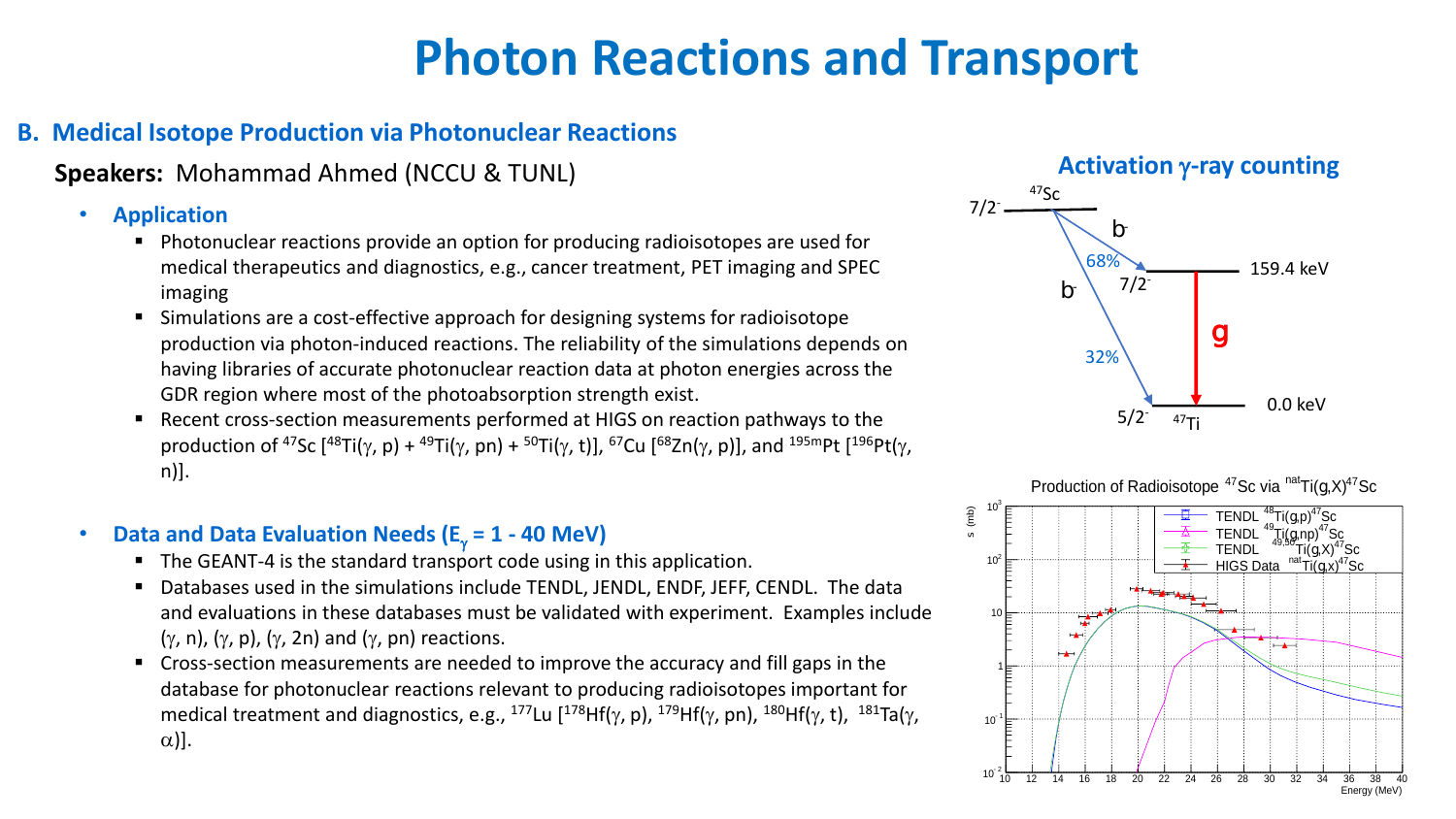#### **C. Photon Beam Facilities Dedicated to Nuclear Physics Research**

**Speakers:** Ying Wu (Duke University & TUNL), Norbert Pietralla (TU – Darmstadt)

- Talks were given on two classes of photon-beam facilities used in nuclear-physics research: (a) HIGS Compton source, and (b) Bremsstrahlung sources in Europe, e.g., the S-DALINAC at the TU-Darmstadt and yELBE at Rossendorf, Germany
- Bremsstrahlung and Compton photon-beam sources provide complementary beam capabilities. The broad energy **Significant and gaint complem procent scanned and complementally scanned partition included energy**<br>spectrum provided at bremsstrahlung beam facilities enable excitation energy scans for low-spin states relative to the spin of the ground state. Compton beam sources enable high sensitivity searches for low-spin states in narrow excitation energy bands and determination of the level energy, spin and parity of excited states with high certainty via NRF measurements performed with near 100% linearly polarized photon beam.
- Recent review of photonuclear reaction technique: A. Zilges, D.L. Balabansi, J. Isaak, N. Pietralla, "Photonuclear reactions – From basic research to applications", Prog. Part. and Nucl. Phys. 122, 103903 (2022). Institution: TUNL *ns* , Prog. Part 160 MeV–1.2 Gev Booster in julian states in de

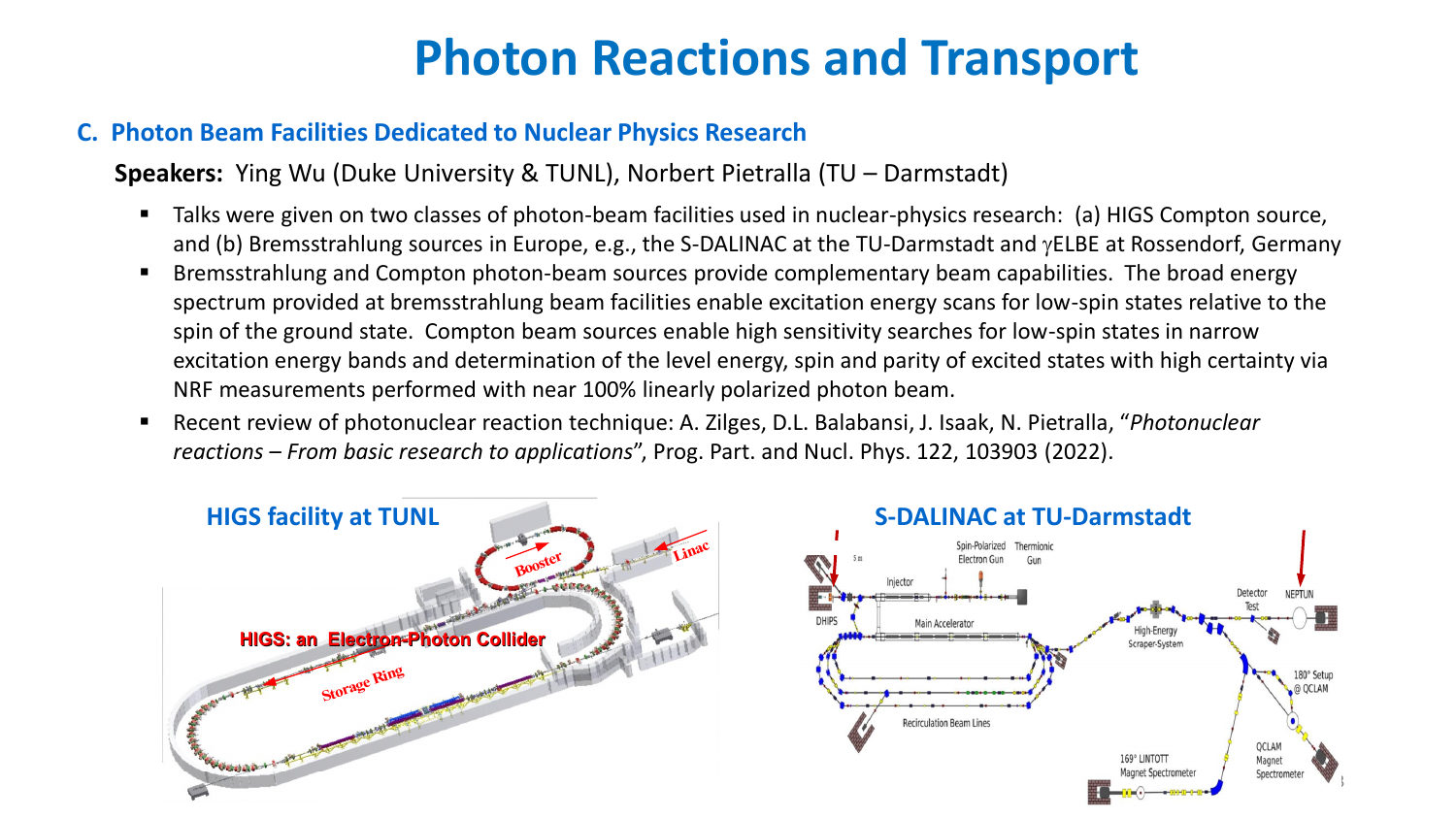#### **C. Photon Beam Facilities Dedicated to Nuclear Physics Research**

### **Measurements enabled by facilities:** HIGS, S-DALINAC at Darmstadt, and gELBE@HZDR at Rossendorf, Germany

- HIGS:  $E_y = 1 120$  MeV; linear or circularly polarized beam
- S-DALINAC at Darmstadt: E<sub>y</sub> = 0.1 10.0 MeV; unpolarized beam,  $\gamma$ ELBE@HZDR at Rossendorf E<sub>y</sub> = 0.1 13.0 MeV
- NRF cross sections: broadband energy scans to search for low-spin dipole excited state, and narrow energy high sensitivity measurements with linear beam polarization for high precision determination of spin, party, and decay pattern of excited states
- **•** Cross sections for photon-induced reactions:  $(y, x)$  and photon-induced fissions
- Realtime particle detection techniques and activation method
- Common research areas: nuclear structure, nuclear astrophysics and photon-induced fission (fragment correlation measurements, independent and cumulative FPYs), applications (nuclear security, isotope production R&D, γ-ray detector R&D).
- HIGS research areas: Low-energy QCD: (a) Compton scattering on nucleons, and (b) photodisintegration of few-nucleon systems



4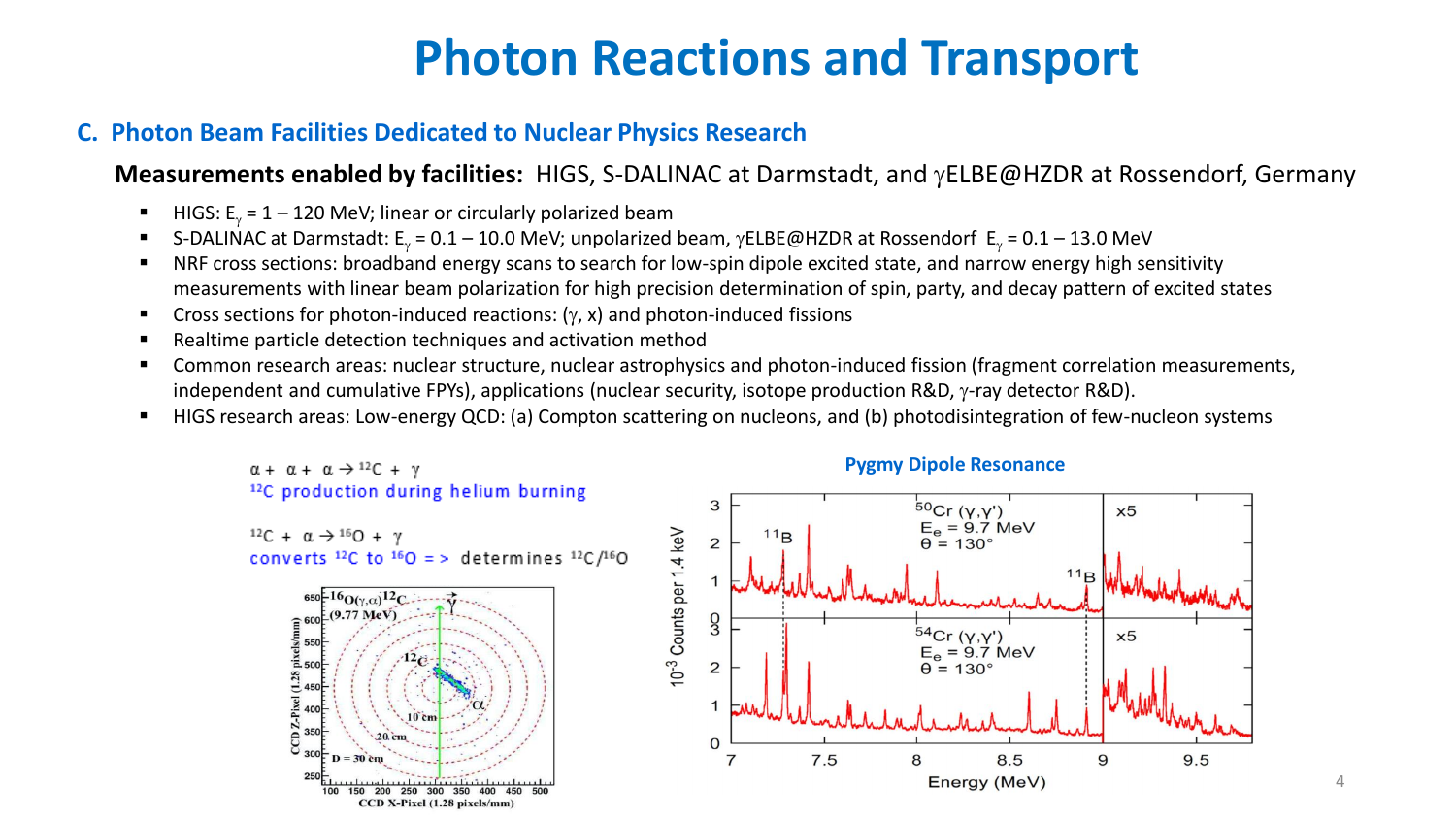### **D. Theories for Photonuclear Reaction, and Data Library**

**Speakers:** E. Ormand (LLNL retired) and T. Kawano (LANL)

- **Better understanding of the photo-absorption cross section**
	- Expressed by the GDR (giant dipole resonance)  $+$  QD (quasi-deuteron) models
	- GDR often represented by multiple-Lorentzians, but sometimes not enough to reproduce experimental data
	- Microscopic theory, (Q)RPA and FAM, could helpful for nuclei with no data, particularly for the light elements
	- May revisit the QD model parameterized by M.Chadwick et al. (PRC 44, 814 (1991)) for general evaluations
	- Is R-matrix fit to light elements including photon channels possible?
- **Physics in photonuclear reaction, the same physics as neutron reactions**
	- Compound nucleus decay calculation by the Hauser-Feshbach theory
	- Gain knowledge of model ingredients, such as the level density and strength function, from neutron-induced reactions, where sufficient experimental data available
	- Pre-equilibrium decay could be improved for the photonuclear reaction case, as the current evaluations mimic neutroninduced reactions
- **Photonuclear data libraries**
	- IAEA 2019 is the most recent and updated data library, which is an international effort coordinated by IAEA
	- Evaluations based on Hauser-Feshbach model calculations
	- New experimental data from NewSUBARU included
	- Photo-fission needs more work, both theory development and experimental data, especially for the prompt and delayed neutrons and gammas, which also requires new FPY evaluations of photo-fission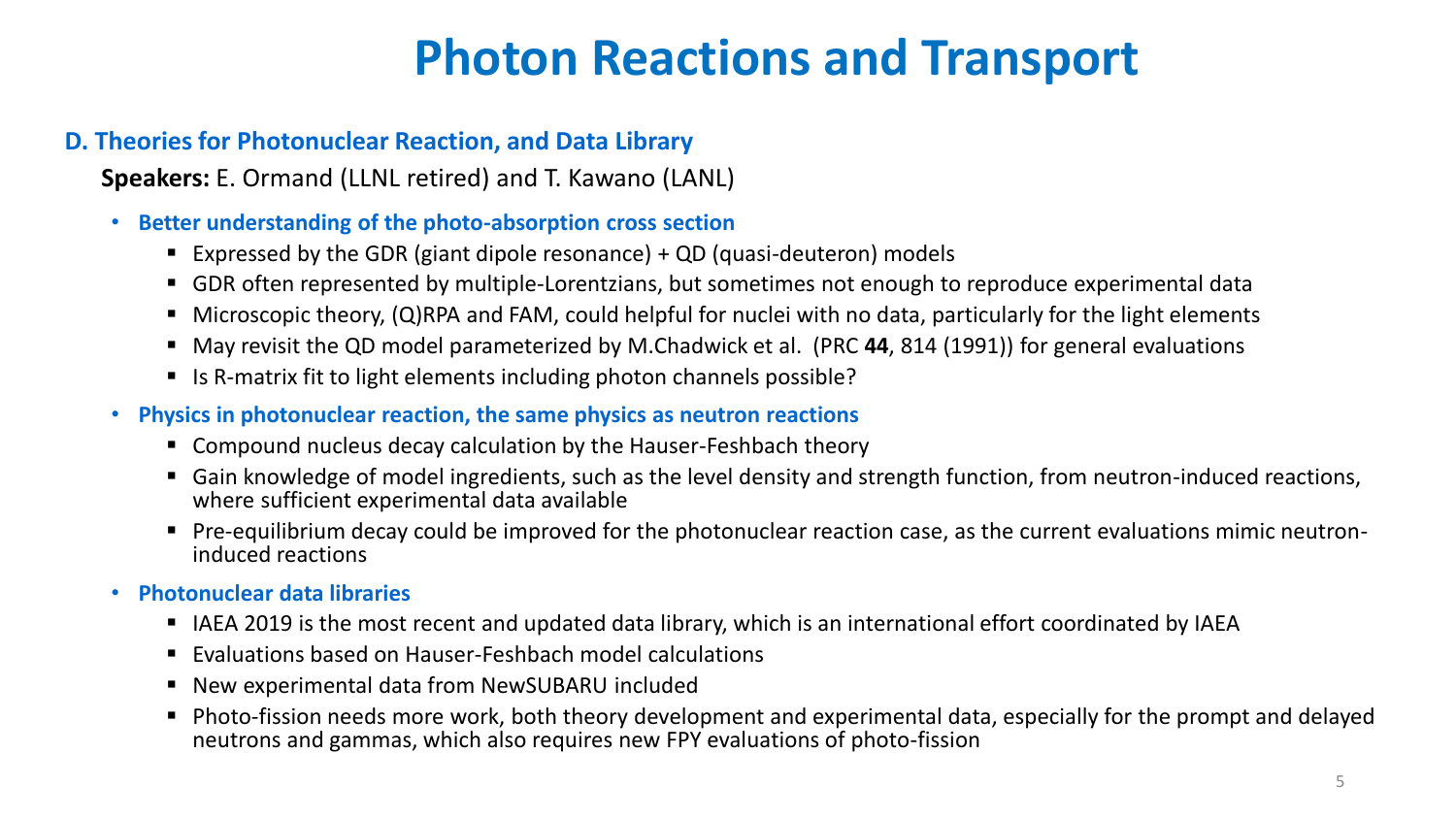#### **E. Processing, formats and V&V**

**Speakers:** W. Haeck (LANL) and C. Matoon (LLNL)

#### • **Processing**

- Converts evaluated data into a form needed by transport codes
- Example: log-log interpolated data to lin-lin interpolated data
- Multigroup data for deterministic transport and continuous energy for Monte Carlo transport

#### • **Formats**

- Traditional
	- ENDF-6 for evaluated data some data types do not support covariance data
	- GENDF for multigroup
	- ACE for continuous energy (MCNP and many other Monte Carlo transport codes use this format)
- GNDS 2.0 is a new international standard
	- Stores evaluated, multigroup and continuous energy
	- Allows for covariance data for all data types
	- New format so only limited support
- **Main ENDF-6/ACE processing code is LANL's NJOY code**
- **LLNL's FUDGE code works with GNDS**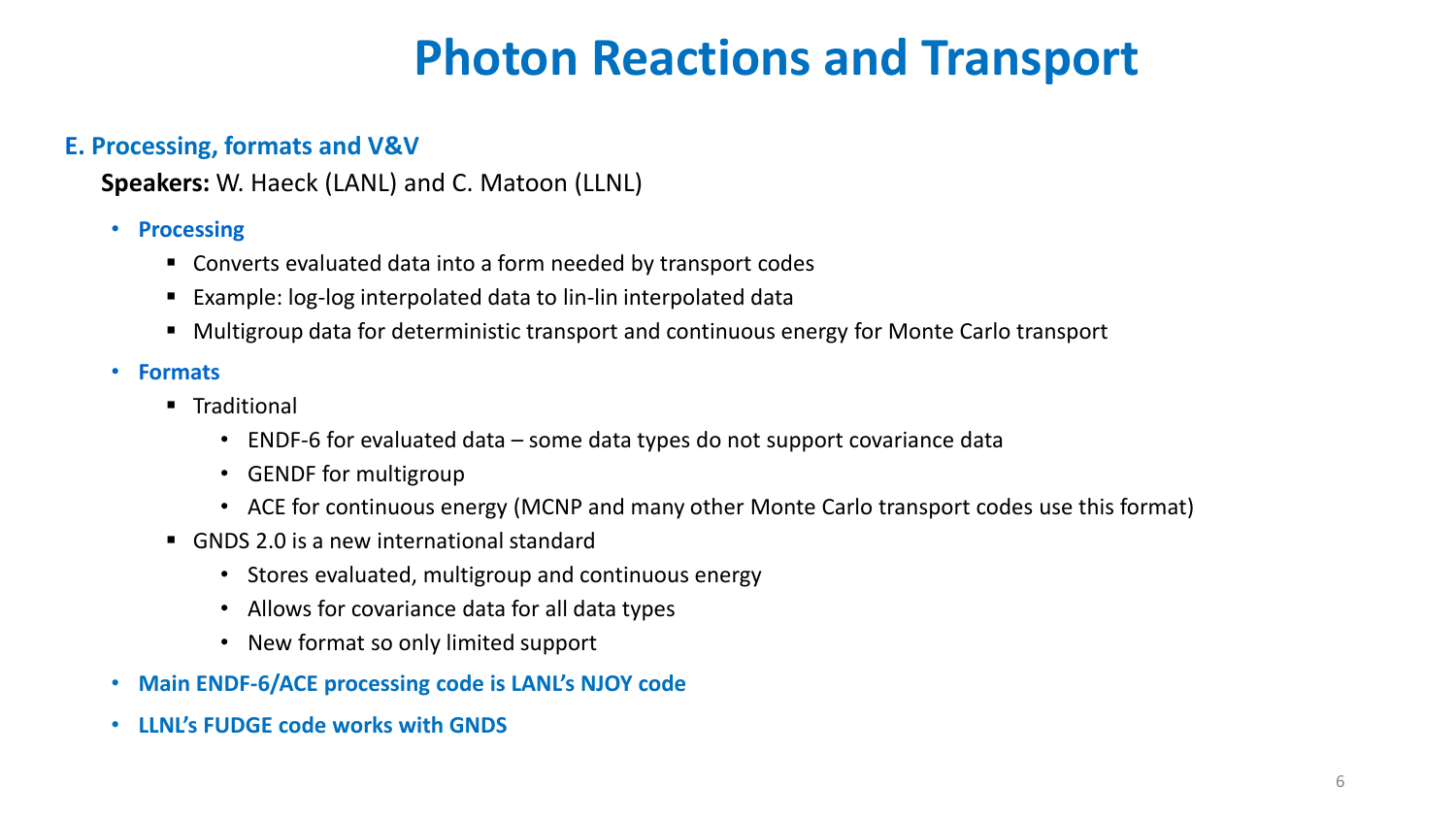### **F. Processed File Support**

- **ACE**
	- Official ACE libraries for MCNP available at [https://nucleardata.lanl.gov](https://nucleardata.lanl.gov/)
	- Most recent photoatomic libraries are MCPLIB63 and MCPLIB84 released in 2012
	- One photonuclear library: LA150U released in 2000 (updated in 2001)
		- Limited number of nuclides
			- H2, C12, O16, Al27, Si28, Ca40, Fe56, Cu63, Ta181, W184, Pb206, Pb207 and Pb208
	- LANL plans to release a photo-nuclear ACE library based on ENDF/B-VIII.1
	- LANL has updated NJOY to better generate photonuclear ACE file and is continuing this work.
	- ACE files produced by new NJOY may only run with newer versions of MCNP
- **GNDS**
	- LLNL has processing infrastructure (FUDGE <https://github.com/LLNL/fudge>) and C++ API (GIDI+ <https://github.com/LLNL/gidiplus>) to support GNDS
	- FUDGE and GIDI+ handle all ENDF/B-VIII.0 photonuclear and photoatomic data
		- Except GIDI+ currently does not handle atomic relaxation data
	- A version of FUDGE and GIDI+ that supports GNDS 2.0 will be released soon
	- LLNL will release processed ENDF/B-VIII.0 data in the GNDS 2.0 format soon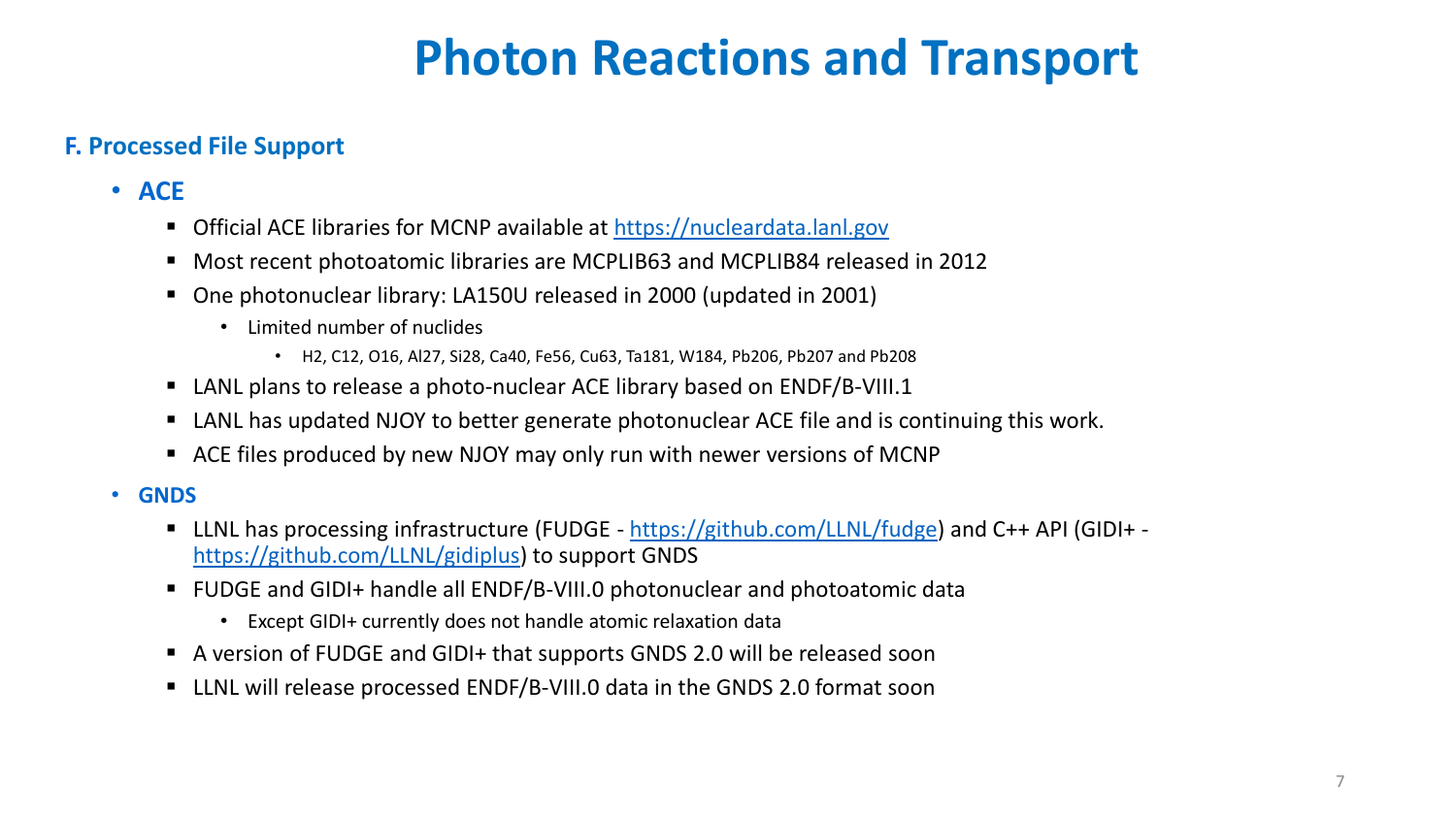#### **G. Transport Codes: Most popular are MCNP and GEANT4**

**Speakers:** M. Rising (LANL) and V. Ivantchenko (CERN)

#### • **MCNP (LANL)**

- For photonuclear reactions, generally, uses data below ~150 MeV and physics models above that
- Data comes from ACE files
- Has photonuclear ACE data for 157 isotopes released to 2006
	- Photonuclear physics is off by default
	- Would like a more complete library like the neutron sub-library which has 550+ isotopes
- Improvement to MCNP6.3 (and NJOY) have made more newer data available

#### • **GEANT4 (International effort)**

- C++ toolkit available at<https://geant4.web.cern.ch/>
- Implements EPICS2017 for photoatomic interactions
- For photonuclear
	- Until recently, GEANT4 used CHIPS parameterization above 10 MeV
	- GEANT4 11.0 uses 2019 IAEA photonuclear data up to 130 MeV (per "natural isotope") and models above that energy